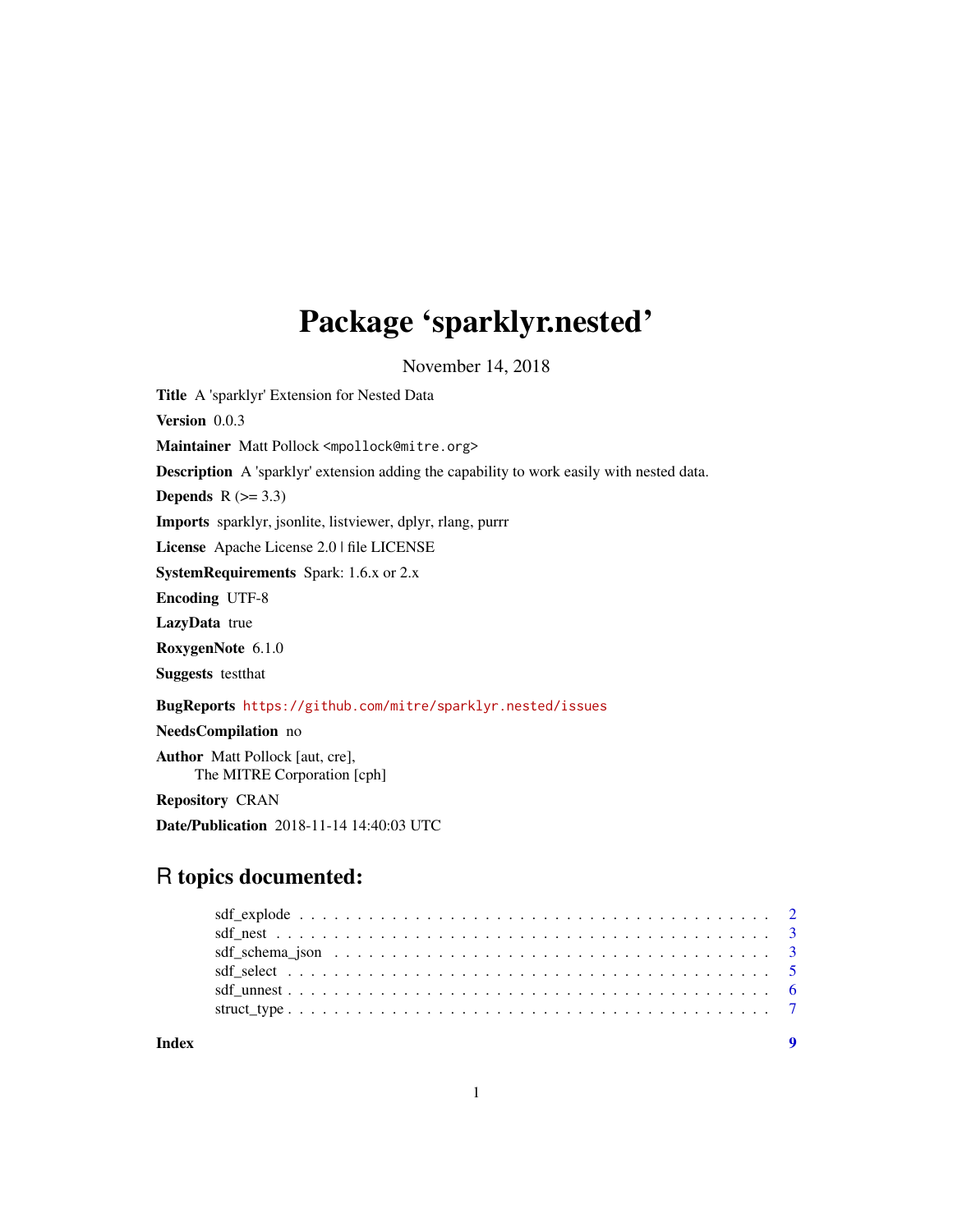#### Description

Exploding an array column of length N will replicate the top level record N times. The ith replicated record will contain a struct (not an array) corresponding to the ith element of the exploded array. Exploding will not promote any fields or otherwise change the schema of the data.

#### Usage

```
sdf_explode(x, column, is_map = FALSE, keep_all = FALSE)
```
#### Arguments

| X        | An object (usually a spark_tb1) coercible to a Spark DataFrame.                                                                                                                                                                                                                                                                                   |
|----------|---------------------------------------------------------------------------------------------------------------------------------------------------------------------------------------------------------------------------------------------------------------------------------------------------------------------------------------------------|
| column   | The field to explode                                                                                                                                                                                                                                                                                                                              |
| is_map   | Logical. The (scala) explode method works for both array and map column<br>types. If the column to explode in an array, then is_map=FALSE will ensure<br>that the exploded output retains the name of the array column. If however the<br>column to explode is a map, then the map will have key/value names that will<br>be used if is_map=TRUE. |
| keep_all | Logical. If FALSE then records where the exploded value is empty/null will be<br>dropped.                                                                                                                                                                                                                                                         |

### Details

Two types of exploding are possible. The default method calls the scala explode method. This operation is supported in both Spark version > 1.6. It will however drop records where the exploding field is empty/null. Alternatively keep\_all=TRUE will use the explode\_outer scala method introduced in spark 2 to not drop any records.

#### Examples

```
## Not run:
# first get some nested data
iris2 <- copy_to(sc, iris, name="iris")
iris_nst <- iris2 %>%
 sdf_nest(Sepal_Length, Sepal_Width, Petal_Length, Petal_Width, .key="data") %>%
 group_by(Species) %>%
 summarize(data=collect_list(data))
# then explode it
iris_nst %>% sdf_explode(data)
```
## End(Not run)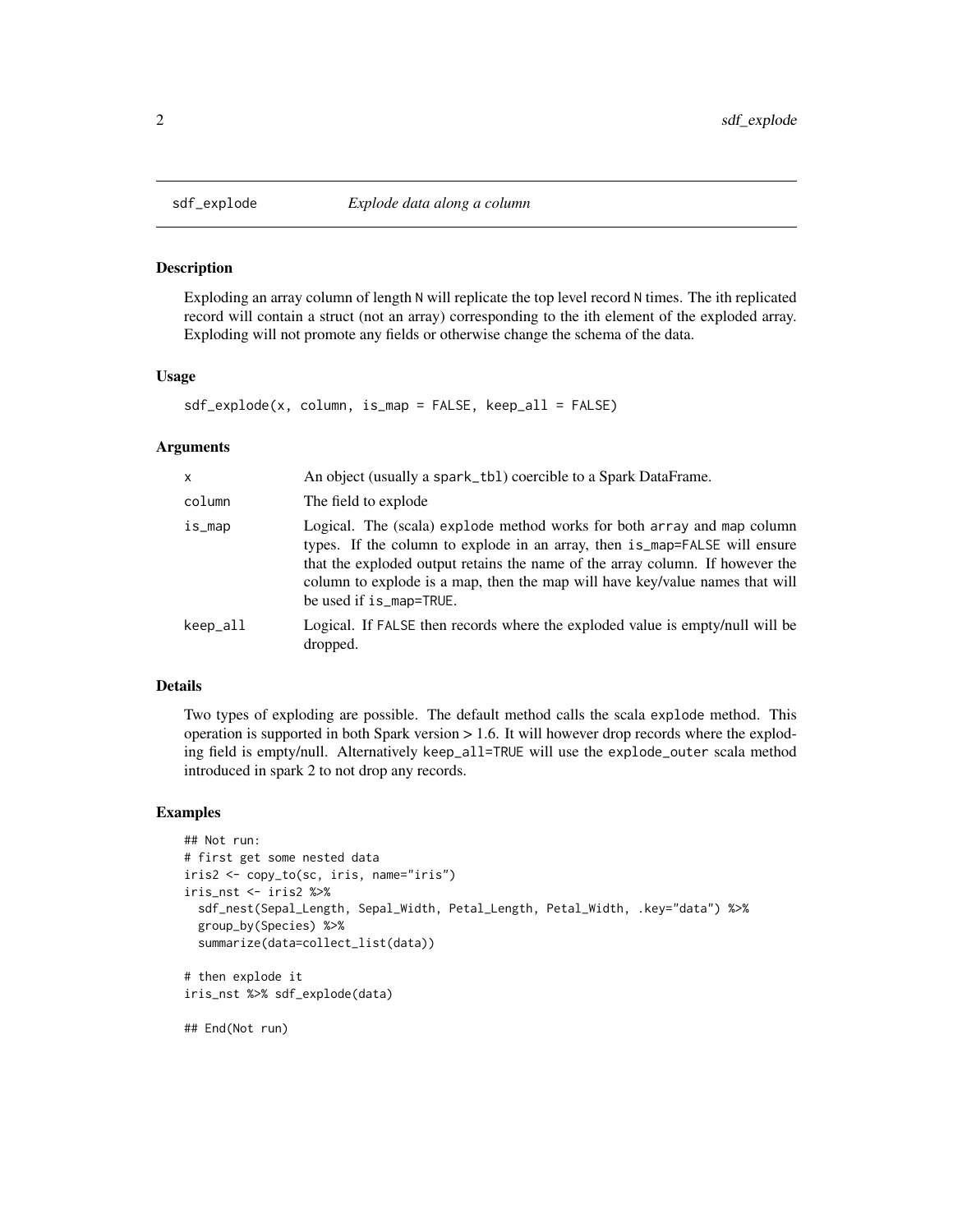<span id="page-2-0"></span>

#### Description

This function is like tidyr::nest. Calling this function will not aggregate over other columns. Rather the output has the same number of rows/records as the input. See examples of how to achieve row reduction by aggregating elements using collect\_list, which is a Spark SQL function

#### Usage

 $sdf_nest(x, ..., key = "data")$ 

#### Arguments

|                         | A Spark dataframe.                                            |
|-------------------------|---------------------------------------------------------------|
| $\cdot$ $\cdot$ $\cdot$ | Columns to nest.                                              |
| .kev                    | Character. A name for the new column containing nested fields |

#### Examples

## Not run:

```
# produces a dataframe with an array of characteristics nested under
# each unique species identifier
iris2 <- copy_to(sc, iris, name="iris")
iris2 %>%
 sdf_nest(Sepal_Length, Sepal_Width, Petal_Length, Petal_Width, .key="data") %>%
 group_by(Species) %>%
 summarize(data=collect_list(data))
```
## End(Not run)

sdf\_schema\_json *Work with the schema*

#### Description

These functions support flexible schema inspection both algorithmically and in human-friendly ways.

#### Usage

```
sdf_schema_json(x, parse_json = TRUE, simplify = FALSE,
 append_complex_type = TRUE)
```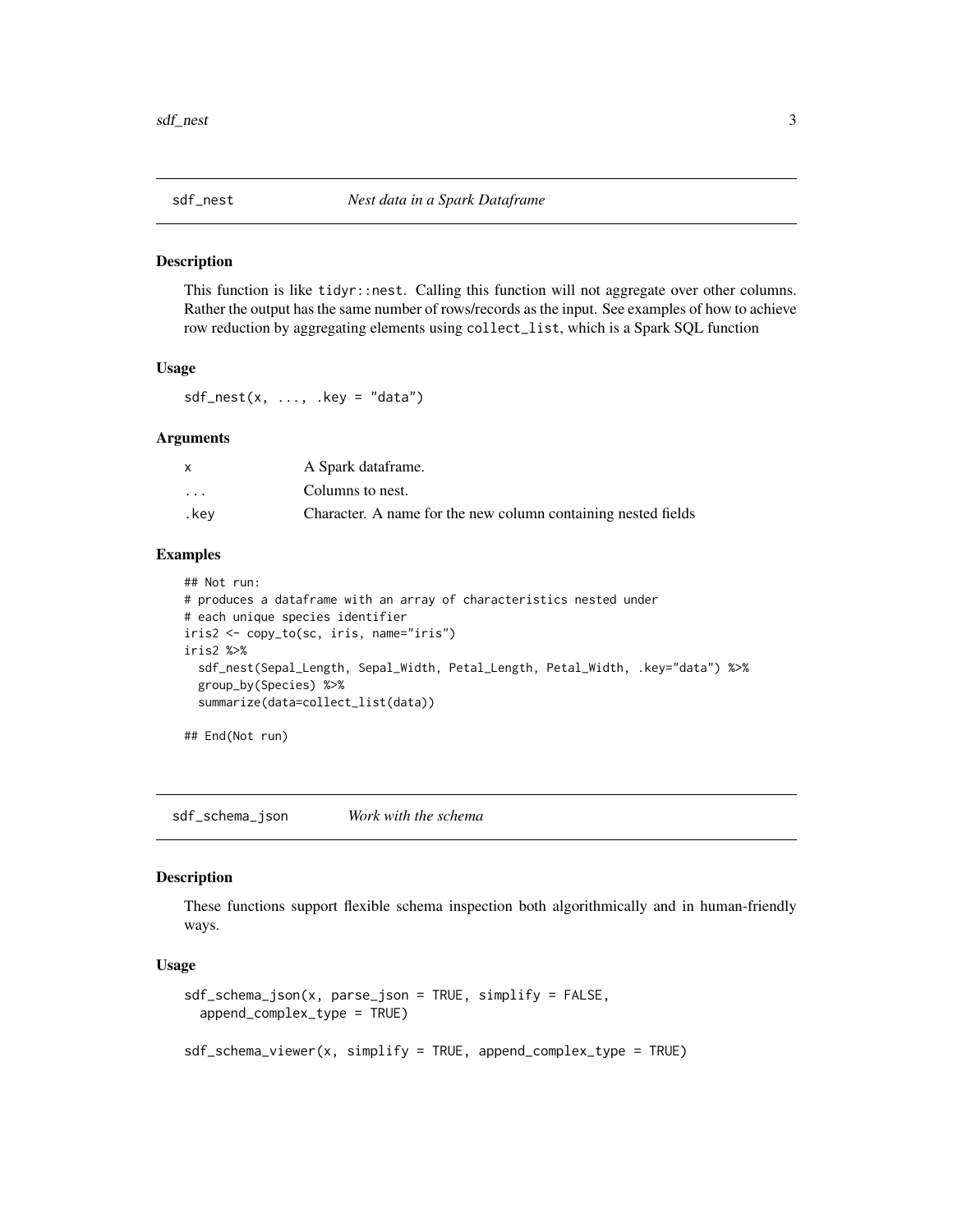#### <span id="page-3-0"></span>Arguments

|                     | An R object wrapping, or containing, a Spark DataFrame.                                                                                                         |
|---------------------|-----------------------------------------------------------------------------------------------------------------------------------------------------------------|
| parse_json          | Logical. If TRUE then the JSON return value will be parsed into an R list.                                                                                      |
| simplify            | Logical. If TRUE then the schema will be folded into itself such that {"name": "field1", "type": {"t<br>will be rendered simply {"field1 (array)" : "[string]"} |
| append_complex_type |                                                                                                                                                                 |
|                     | Logical. This only matters if parse_json=TRUE and simplify=TRUE. In that                                                                                        |
|                     | case indicators will be included in the return value for array and struct types.                                                                                |

#### See Also

[sdf\\_schema](#page-0-0)

#### Examples

```
## Not run:
library(testthat)
library(jsonlite)
library(sparklyr)
library(sparklyr.nested)
sample_json <- paste0(
 '{"aircraft_id":["string"],"phase_sequence":["string"],"phases (array)":{"start_point (struct)":',
 '{"segment_phase":["string"],"agl":["double"],"elevation":["double"],"time":["long"],',
 '"latitude":["double"],"longitude":["double"],"altitude":["double"],"course":["double"],',
 '"speed":["double"],"source_point_keys (array)":["[string]"],"primary_key":["string"]},',
 '"end_point (struct)":{"segment_phase":["string"],"agl":["double"],"elevation":["double"],',
 '"time":["long"],"latitude":["double"],"longitude":["double"],"altitude":["double"],',
  '"course":["double"],"speed":["double"],"source_point_keys (array)":["[string]"],',
 '"primary_key":["string"]},"phase":["string"],"primary_key":["string"]},"primary_key":["string"]}'
\mathcal{L}with_mock(
 # I am mocking functions so that the example works without a real spark connection
 spark_read_parquet = function(x, ...){return("this is a spark dataframe")},
 sdf_schema_json = function(x, ...){return(fromJSON(sample_json))},
 spark_connect = function(...){return("this is a spark connection")},
 # the meat of the example is here
 sc <- spark_connect(),
 spark_data <- spark_read_parquet(sc, path="path/to/data/*.parquet", name="some_name"),
 sdf_schema_viewer(spark_data)
\lambda## End(Not run)
```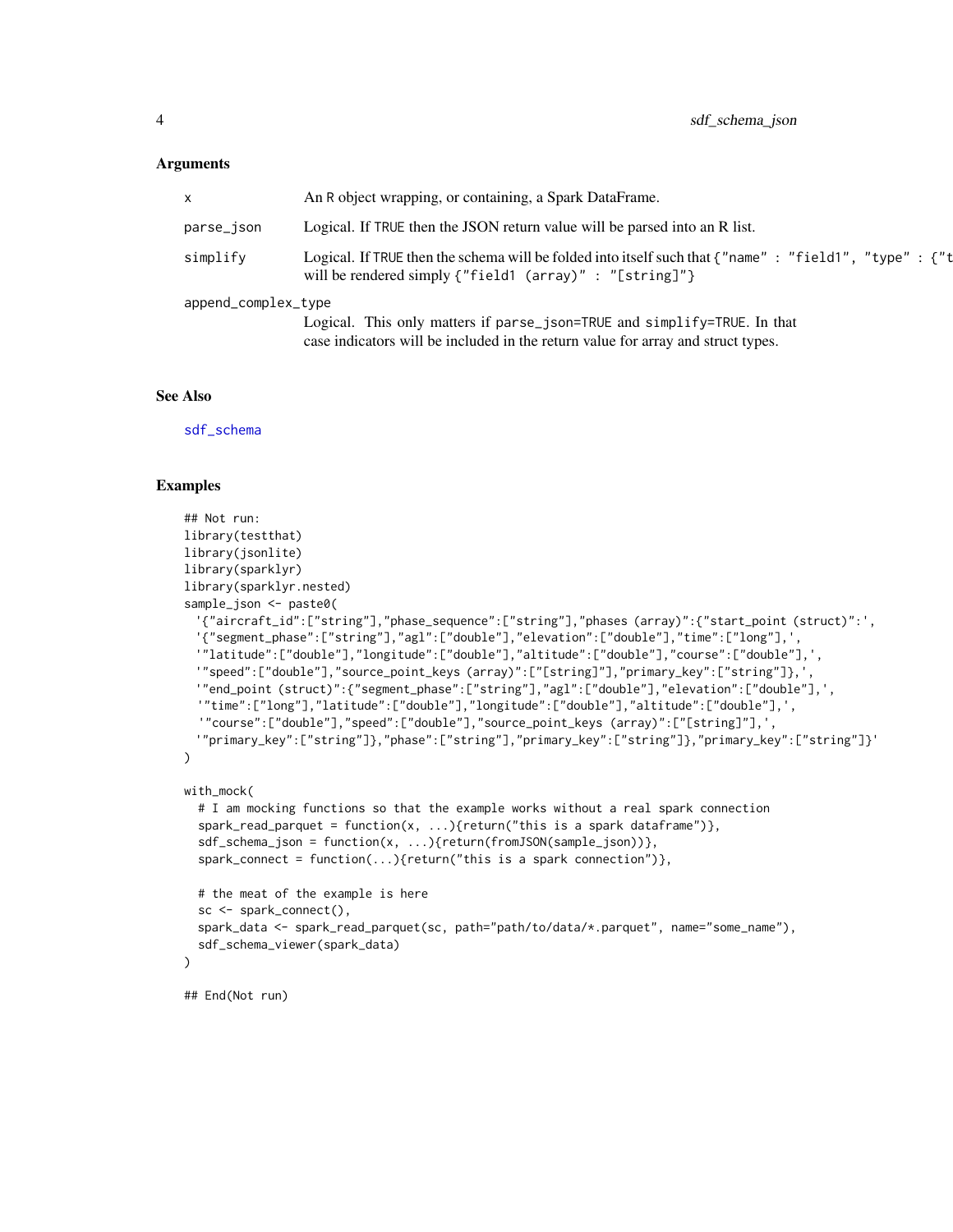<span id="page-4-1"></span><span id="page-4-0"></span>

### Description

The select function works well for keeping/dropping top level fields. It does not however support access to nested data. This function will accept complex field names such as  $x, y, z$  where z is a field nested within y which is in turn nested within x. Since R uses "\$" to access nested elements and java/scala use ".", sdf\_select(data, x.y.z) and sdf\_select(data, x\$y\$z) are equivalent.

#### Usage

```
sdf_select(x, ..., .aliases, .drop_parents = TRUE, .full_name = FALSE)
```
#### Arguments

| x             | An object (usually a spark_tb1) coercible to a Spark DataFrame.                                                                                                                                                                                                                                                                                                                                                                                                           |
|---------------|---------------------------------------------------------------------------------------------------------------------------------------------------------------------------------------------------------------------------------------------------------------------------------------------------------------------------------------------------------------------------------------------------------------------------------------------------------------------------|
| .             | Fields to select                                                                                                                                                                                                                                                                                                                                                                                                                                                          |
| .aliases      | Character. Optional. If provided these names will be matched positionally<br>with selected fields provided in $\dots$ . This is more useful when calling from<br>a function and less natural to use when calling the function directly. It is likely<br>to get you into trouble if you are using dplyr select helpers. The alterna-<br>tive with direct calls is to put the alias on the left side of the expression (e.g.<br>sdf_select(df, fld_alias=parent.child.fld)) |
| .drop_parents | Logical. If TRUE then any field from which nested elements are extracted will<br>be dropped, even if they were included in the selected  This better supports<br>using dplyr field matching helpers like everything() and starts_with.                                                                                                                                                                                                                                    |
| .full_name    | Logical. If TRUE then nested field names that are not named (either using a LHS<br>name=field_name construct or the .aliases argument) will be disambiguated<br>using the parent field name. For example sdf_select(df, x.y) will return<br>a field named $x_y$ . If FALSE then the parent field name is dropped unless it is<br>needed to avoid duplicate names.                                                                                                         |

#### Selection Helpers

dplyr allows the use of selection helpers (e.g., see [everything](#page-0-0)). These helpers only work for top level fields however. For now all nested fields that should be promoted need to be explicitly identified.

#### Examples

```
## Not run:
# produces a dataframe with an array of characteristics nested under
# each unique species identifier
iris2 <- copy_to(sc, iris, name="iris")
iris_nst <- iris2 %>%
  sdf_nest(Sepal_Length, Sepal_Width, .key="Sepal")
```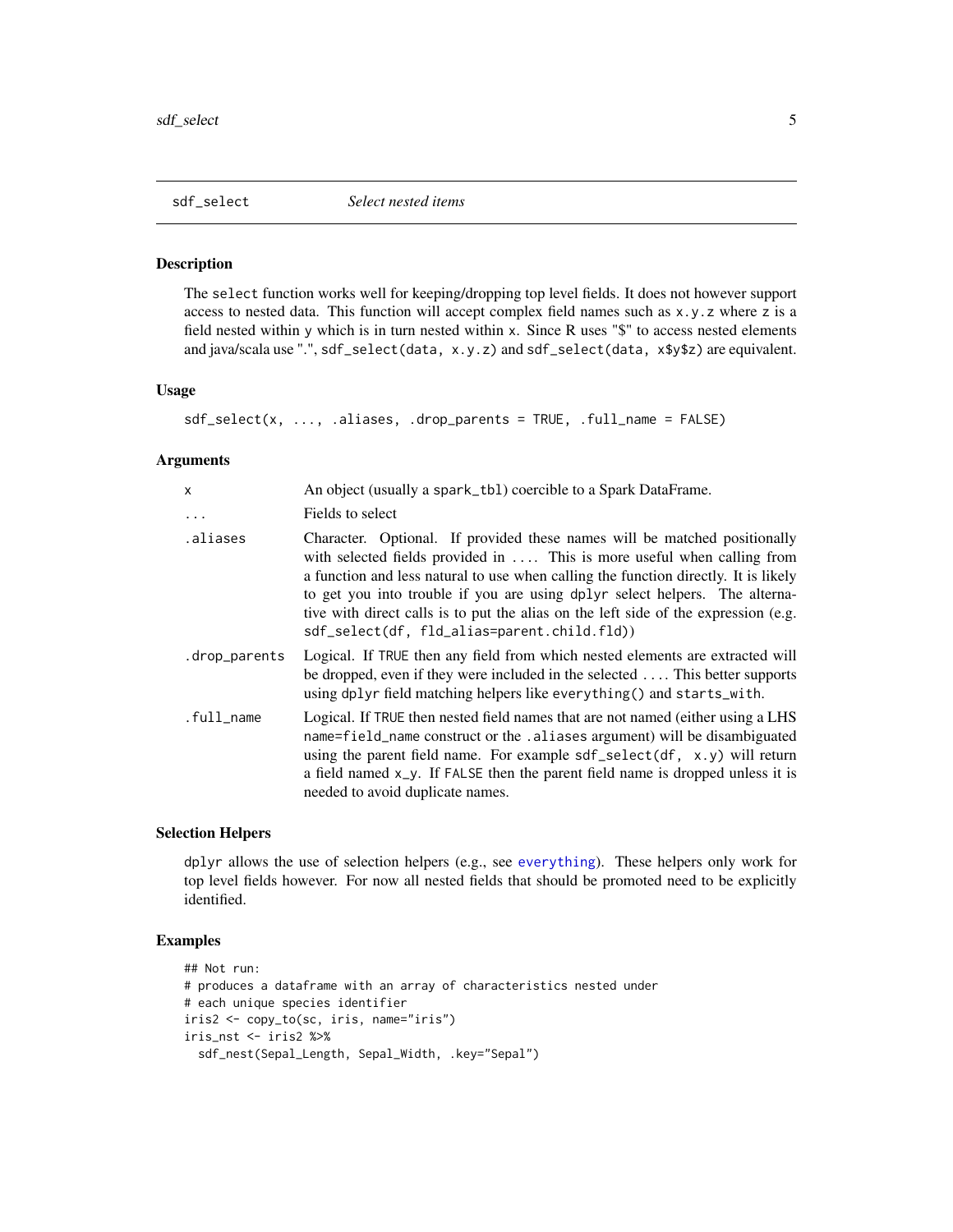```
# using java-like dot-notation
iris_nst %>%
 sdf_select(Species, Petal_Width, Sepal.Sepal_Width)
# using R-like dollar-sign-notation
iris_nst %>%
 sdf_select(Species, Petal_Width, Sepal$Sepal_Width)
# using dplyr selection helpers
iris_nst %>%
 sdf_select(Species, matches("Petal"), Sepal$Sepal_Width)
## End(Not run)
```
sdf\_unnest *Unnest data along a column*

#### Description

Unnesting is an (optional) explode operation coupled with a nested select to promote the sub-fields of the exploded top level array/map/struct to the top level. Hence, given a, an array with fields a1, a2, a3, then codesdf\_explode(df, a) will produce output with each record replicated for every element in the a array and with the fields a1, a2, a3 (but not a) at the top level. Similar to tidyr::unnest.

#### Usage

```
sdf\_unnest(x, column, keep\_all = FALSE)
```
#### Arguments

|          | An object (usually a spark_tb1) coercible to a Spark DataFrame.                           |
|----------|-------------------------------------------------------------------------------------------|
| column   | The field to explode                                                                      |
| keep_all | Logical. If FALSE then records where the exploded value is empty/null will be<br>dropped. |

#### Details

Note that this is a less precise tool than using [sdf\\_explode](#page-1-1) and [sdf\\_select](#page-4-1) directly because all fields of the exploded array will be kept and promoted. Direct calls to these methods allows for more targetted use of [sdf\\_select](#page-4-1) to promote only those fields that are wanted to the top level of the data frame.

Additionally, though [sdf\\_select](#page-4-1) allows users to reach arbitrarily far into a nested structure, this function will only reach one layer deep. It may well be that the unnested fields are themselves nested structures that need to be dealt with accordingly.

Note that map types are supported, but there is no is\_map argument. This is because the function is doing schema interrogation of the input data anyway to determine whether an explode operation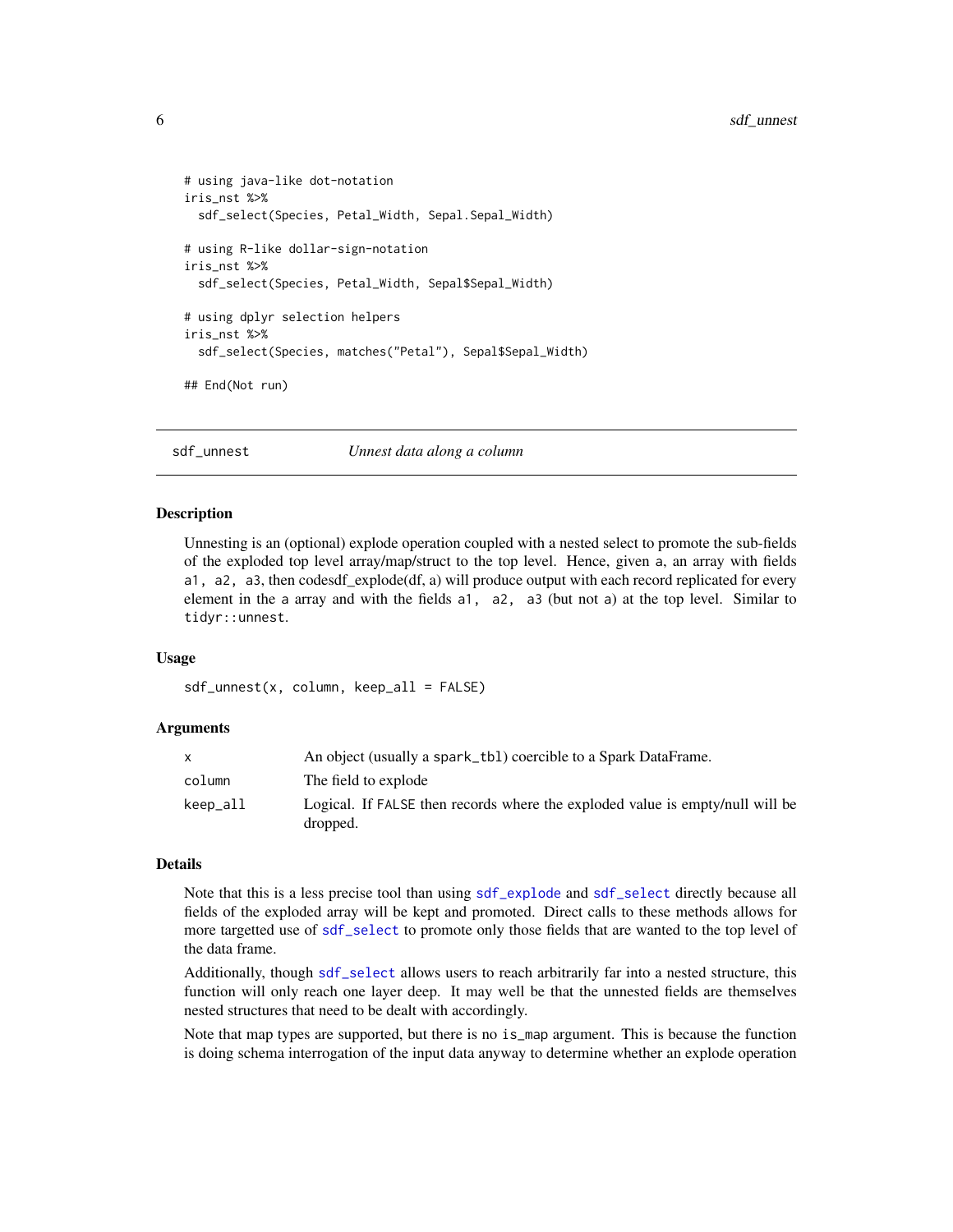### <span id="page-6-0"></span>struct\_type 7

is required (it is of maps and arrays, but not for bare structs). Given this the result of the schema interrogation drives the value o is\_map provided to sdf\_explode.

#### Examples

```
## Not run:
# first get some nested data
iris2 <- copy_to(sc, iris, name="iris")
iris_nst <- iris2 %>%
 sdf_nest(Sepal_Length, Sepal_Width, Petal_Length, Petal_Width, .key="data") %>%
 group_by(Species) %>%
 summarize(data=collect_list(data))
# then explode it
iris_nst %>% sdf_unnest(data)
## End(Not run)
```
struct\_type *Spark Data Types*

#### Description

These function support supplying a spark read schema. This is particularly useful when reading data with nested arrays when you are not interested in several of the nested fields.

#### Usage

```
struct_type(sc, struct_fields)
struct_field(sc, name, data_type, nullable = FALSE)
array_type(sc, data_type, nullable = FALSE)
binary_type(sc)
boolean_type(sc)
byte_type(sc)
date_type(sc)
double_type(sc)
float_type(sc)
```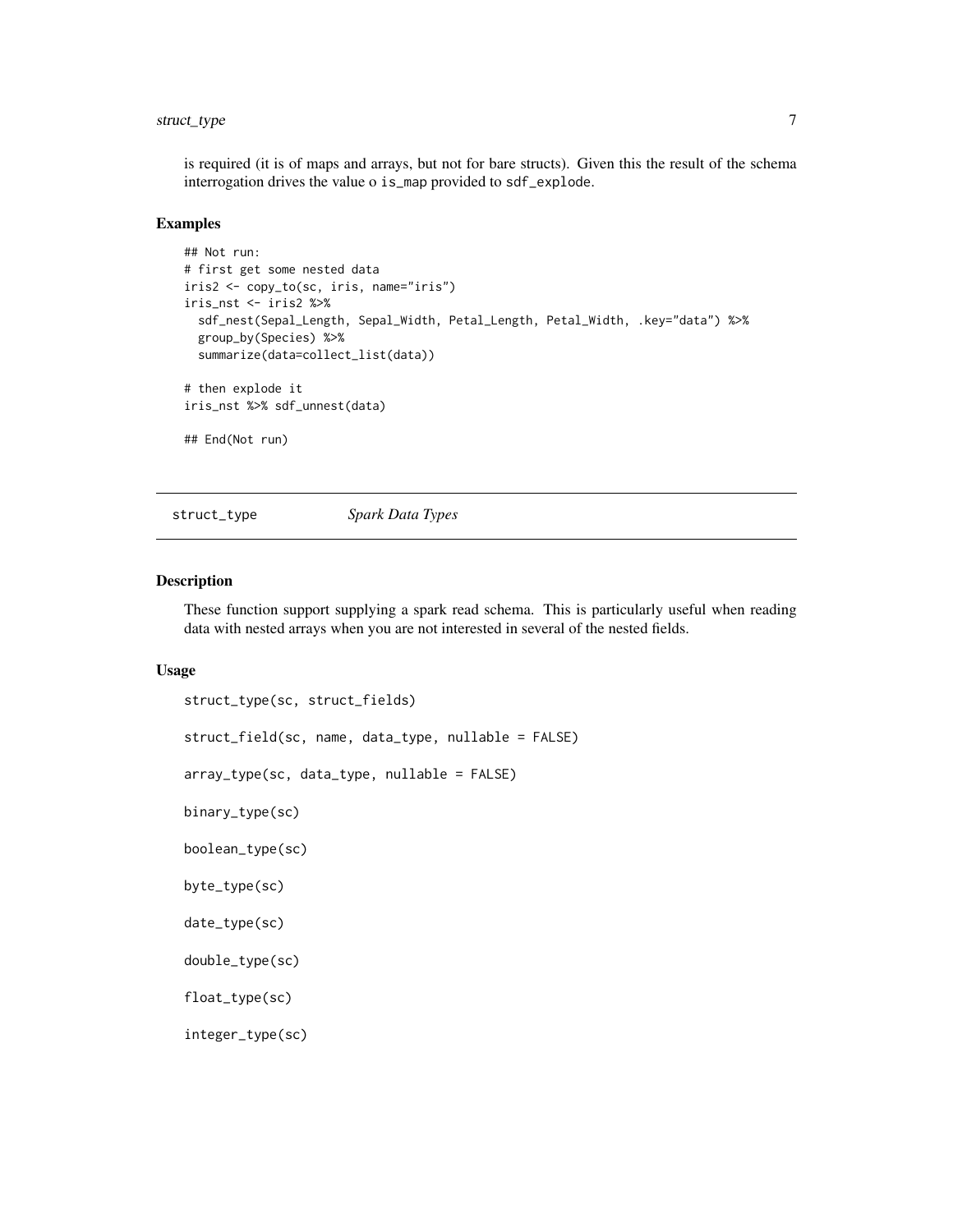```
numeric_type(sc)
long_type(sc)
map_type(sc, key_type, value_type, nullable = FALSE)
string_type(sc)
character_type(sc)
timestamp_type(sc)
```
### Arguments

| <b>SC</b>     | A spark_connection                                                 |
|---------------|--------------------------------------------------------------------|
| struct_fields | A vector or fields obtained from struct_field()                    |
| name          | A field name to use in the output struct type                      |
| data_type     | A (java) data type (e.g., string_type() or double_type())          |
| nullable      | Logical. Describes whether field can be missing for some rows.     |
| key_type      | A (java) data type describing the map keys (usually string_type()) |
| value_type    | A (java) data type describing the map values                       |